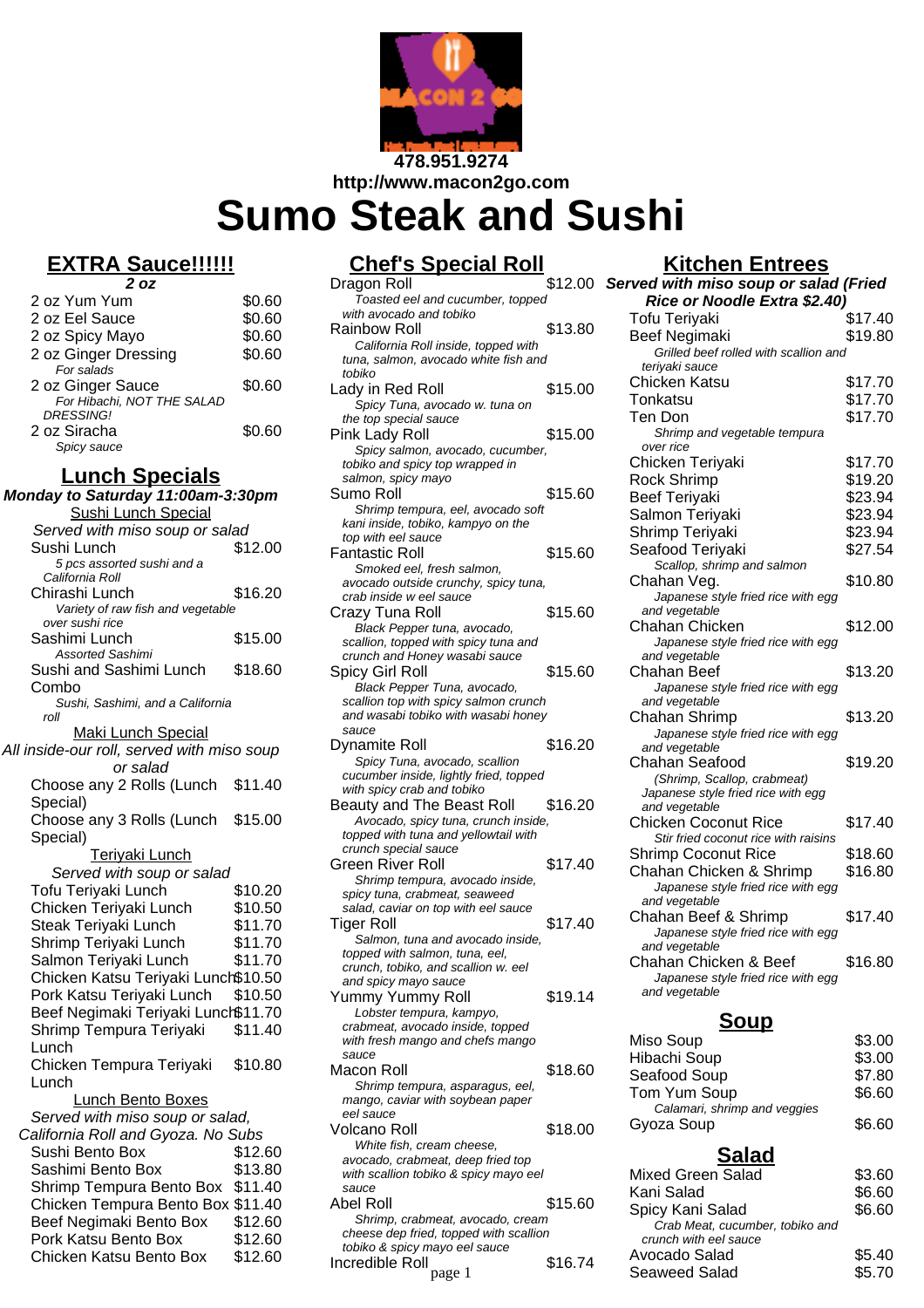| Vegetable Teriyaki Bento Box\$11.40<br>Tofu Teriyaki Bento Box<br>Chicken Teriyaki Bento Box<br>Shrimp Teriyaki Bento Box<br>Salmon Teriyaki Bento Box<br>Steak Teriyaki Bento Box<br>Spicy Chicken Bento Box<br>Hibachi Lunch | \$11.40<br>\$12.60<br>\$13.80<br>\$13.80<br>\$15.00<br>\$13.80 |
|--------------------------------------------------------------------------------------------------------------------------------------------------------------------------------------------------------------------------------|----------------------------------------------------------------|
| All lunch include served clear broth                                                                                                                                                                                           |                                                                |
| onion soup, house salad, Hibachi                                                                                                                                                                                               |                                                                |
| vegetable and fried rice.                                                                                                                                                                                                      |                                                                |
| Hibachi Chicken Lunch                                                                                                                                                                                                          | \$12.60                                                        |
| Hibachi Tilapia Lunch                                                                                                                                                                                                          | \$12.60                                                        |
| Hibachi Calamari Lunch                                                                                                                                                                                                         | \$12.60                                                        |
| Hibachi Salmon Lunch                                                                                                                                                                                                           | \$13.80                                                        |
| Hibachi Shrimp Lunch                                                                                                                                                                                                           | \$13.80                                                        |
| Hibachi Scallops Lunch                                                                                                                                                                                                         | \$16.20                                                        |
| <b>Hibachi Steak Lunch</b>                                                                                                                                                                                                     | \$15.00                                                        |
| Hibachi Filet Mignon Lunch                                                                                                                                                                                                     | \$17.40                                                        |
| <b>Hibachi Chicken and Steak</b>                                                                                                                                                                                               | \$19.80                                                        |
| Lunch                                                                                                                                                                                                                          |                                                                |
| Hibachi Chicken and Shrimp \$19.80                                                                                                                                                                                             |                                                                |
| Lunch                                                                                                                                                                                                                          |                                                                |
| Hibachi Chicken and Scallop \$21.00                                                                                                                                                                                            |                                                                |
| Lunch                                                                                                                                                                                                                          |                                                                |
| Hibachi Chicken and Salmon \$19.80                                                                                                                                                                                             |                                                                |
| Lunch                                                                                                                                                                                                                          |                                                                |
| Hibachi Steak and Shrimp                                                                                                                                                                                                       | \$19.80                                                        |
| Lunch                                                                                                                                                                                                                          |                                                                |
| <b>Hibachi Steak and Salmon</b>                                                                                                                                                                                                | \$19.80                                                        |
| Lunch                                                                                                                                                                                                                          |                                                                |
| Hibachi Shrimp and Scallop                                                                                                                                                                                                     | \$19.80                                                        |
| Lunch                                                                                                                                                                                                                          |                                                                |
| Hibachi Salmon and Scallop \$22.20<br>Lunch                                                                                                                                                                                    |                                                                |
|                                                                                                                                                                                                                                |                                                                |

## **Sushi Bar Appetizers**

| Sushi Appetizer (5pcs)                            | \$9.54  |
|---------------------------------------------------|---------|
| Sashimi Appetizer (7pcs)                          | \$11.40 |
| Tako Su Appetizer                                 | \$10.60 |
| Sliced octopus served with ponzu                  |         |
| sauce                                             |         |
| Beef Tataki Appetizer                             | \$13.14 |
| Thinly sliced rare beef with chef's               |         |
| special sauce                                     |         |
| <b>Tuna Tartar</b>                                | \$11.40 |
| With scallion, onions, tobiko, and                |         |
| special sauce                                     |         |
| Tuna Tataki                                       | \$13.14 |
| Seared tuna served with a spicy                   |         |
| ponzu sauce                                       |         |
| Yellowtail Jalapeno Appetizer\$14.34              |         |
| Yellowtail, jalapeno with chefs                   |         |
| special sauce                                     |         |
| Tuna Avocado Salad                                | \$13.20 |
| lettuce and yuzu sauce                            |         |
| Spicy Taco Appetizer (4 pcs)                      | \$8.34  |
| Pringle top with spicy white tuna                 |         |
| tobiko scallion chef special sauce                |         |
| Salmon Avocado Salad                              | \$13.20 |
| avocado, lettuce and yuzu sauce                   |         |
| Avocado Dumpling (2 pcs)                          | \$10.74 |
| Avocado wrapped with spicy tuna                   |         |
| inside, Top with spicy mayo & eel<br>sauce sesame |         |
|                                                   | \$14.40 |
| Amazing Tuna<br>Spicy crab crunch, seaweed salad  |         |
| and asparagus wrapped in tuna, yuzu               |         |
| sauce                                             |         |
| Salmon Popper Appetizer                           | \$14.40 |
| 6pcs                                              |         |
| <b>Filet Mignon Carpaccio</b>                     | \$15.54 |
| Thin sliced filet mignon with                     |         |
| scallions, mango drizzled sweet yuzu              |         |
|                                                   |         |
| sauce                                             |         |

| Shrimp tempura & avocado inside<br>top with spicy crab and Eel sauce<br>Snow White Roll<br>Spicy White Tuna, avocado inside<br>top with seared white tuna, mayo, Eel<br>sauce | \$16.74 |
|-------------------------------------------------------------------------------------------------------------------------------------------------------------------------------|---------|
| Ichiban Roll                                                                                                                                                                  | \$16.74 |
| Spicy Tuna, white tuna, avocado<br>inside. Topped with spicy crab, tuna,<br>salmon, jalapeno with chef special<br>sauce                                                       |         |
| American Dream Roll                                                                                                                                                           | \$14.40 |
| Deep Fried Crab & Cheese.<br>Topped with cooked shrimp and<br>avocado with chef special sauce                                                                                 |         |
| King Kong Roll                                                                                                                                                                | \$17.40 |
| Fried soft shell crab & avocado<br>inside topped with tuna, yellow tail,<br>seaweed salad, tobiko, spicy mayo<br>sauce & Fel sauce                                            |         |
| Red Bull Roll                                                                                                                                                                 | \$17.40 |
| Spicy Crab & Avocado inside.<br>Topped with seared beef, spicy mayo<br>& Eel sauce tobiko.                                                                                    |         |

### **Roll & Hand Roll**

| Tuna Roll<br>Tuna Avocado Roll      | \$6.60  |
|-------------------------------------|---------|
|                                     | \$7.20  |
| Salmon Roll                         | \$6.60  |
| Salmon Avocado Roll                 | \$7.20  |
| <b>Yellowtail Scallion Roll</b>     | \$6.60  |
| Eel Avocado Roll                    | \$7.20  |
| Eel Cucumber Roll                   | \$7.20  |
| California Roll                     | \$6.60  |
| W/Tobiko                            |         |
| Alaska Roll                         | \$7.20  |
| Salmon, avocado and cucumber        |         |
| Boston Roll                         | \$8.10  |
| Shrimp, Cucumber, avocado and       |         |
| lettuce                             |         |
| Philadelphia Roll                   | \$8.10  |
| Smoked salmon, cream cheese,        |         |
| avocado and scallion                |         |
| Shrimp Asparagus Roll               | \$7.20  |
| Shrimp Tempura Roll                 | \$9.00  |
| Fried Shrimp, cucumber, avocado,    |         |
| tobiko lettuce and mayo with eel    |         |
| sauce                               |         |
| Fancy Maki Roll                     | \$8.40  |
| Mango, avocado and yellowtail       |         |
| Chicken Tempura Roll                | \$9.00  |
| Oyster Tempura Roll                 | \$8.40  |
| Fried oyster, cucumber, avocado,    |         |
| scallion and tobiko topped with eel |         |
| sauce<br>Calamari Roll              | \$9.00  |
| Bread fried squid, avocado,         |         |
| cucumber, flying fish roe           |         |
| Spider Maki Roll                    | \$9.90  |
| Fried soft shell crab, avocado,     |         |
| cucumber, tobiko, lettuce, scallion |         |
| and mayo with eel sauce             |         |
| Spicy Tuna Roll                     | \$7.80  |
| Spicy Salmon Roll                   | \$7.80  |
| Spicy Yellowtail Roll               | \$7.80  |
| Spicy White Tuna Roll               | \$7.80  |
| spicy white tuna, tobiko, scallion  |         |
| and crunch                          |         |
| Spicy Scallop Roll                  | \$8.40  |
| with cucumber, tobiko, and crunch   |         |
| <b>Black Pepper Tuna Roll</b>       | \$10.80 |
| Black pepper tuna, avocado, and     |         |
| tobiko with wasabi honey sauce      |         |
| Spicy Shrimp Roll                   | \$8.40  |
| Spicy Crab Roll                     | \$8.40  |
|                                     |         |

## **Roll Combo**

**Served with Miso Soup or Salad** California Roll Cambo

#### **Hibachi Dinner**

**All dinners include clear broth onion soup, house salad with Sumo ginger dressing, hibachi rice and vegetable**

| arcoonig, mwachi nee and                     | cyclawic |
|----------------------------------------------|----------|
| Hibachi Vegetable Dinner                     | \$17.99  |
| Hibachi Chicken Dinner                       | \$21.59  |
| Hibachi Calamari Dinner                      | \$22.79  |
| Hibachi Tilapia Dinner                       | \$22.79  |
| Hibachi Salmon Dinner                        | \$25.19  |
| Hibachi Shrimp Dinner                        | \$25.19  |
| <b>Hibachi Steak Dinner</b>                  | \$26.39  |
| Hibachi Scallops Dinner                      | \$27.59  |
| Hibachi Filet Mignon Dinner                  | \$31.19  |
| Hibachi Lobster Tails Dinner                 | \$39.59  |
| Hibachi Dinner Combo                         |          |
| Hibachi Chicken and Shrimp                   | \$26.39  |
| Hibachi Steak and Chicken                    | \$27.59  |
| Hibachi Salmon and Chicken                   | \$27.59  |
| Hibachi Scallop and Shrimp                   | \$28.79  |
| Hibachi Steak and Shrimp                     | \$28.79  |
| Hibachi Chicken and Scallop                  | \$28.79  |
| <b>Hibachi Steak and Salmon</b>              | \$28.79  |
| Hibachi Steak and Scallop                    | \$29.99  |
| Emperor's Combo                              |          |
| Hibachi Filet Mignon and                     | \$31.19  |
| Chicken                                      |          |
| Hibachi Filet Mignon and                     | \$32.39  |
| Shrimp                                       |          |
| Hibachi Filet Mignon and                     | \$33.59  |
| <b>Scallops</b>                              |          |
| Hibachi Steak and Lobster Tail \$35.99       |          |
| Hibachi Filet Mignon and                     | \$37.19  |
| Lobster Tail                                 |          |
| <b>Hibachi Seafood Combination</b>           | \$45.59  |
| Shrimp, scallop, lobster                     |          |
| Hibachi Sumo Special (2)                     | \$59.99  |
| Filet Mignon, lobster, chicken and<br>shrimp |          |
|                                              |          |
| Alhoolle                                     |          |

#### **Noodle**

**Served with Salad or Soup**

| Yaki Soba/ Udon (Vegetable)        | \$12.00 |
|------------------------------------|---------|
| Pan fried noodle with vegetable    |         |
| Yaki Soba/ Udon (Chicken)          | \$13.20 |
| Pan fried noodle with vegetable    |         |
| Yaki Soba/ Udon (Beef)             | \$16.80 |
| Pan fried noodle with vegetable    |         |
| Yaki Soba/ Udon (Shrimp)           | \$18.60 |
| Pan fried noodle with vegetable    |         |
| Chicken Udon                       | \$14.40 |
| Noodle soup with chicken and       |         |
| vegetable                          |         |
| Tempura Udon                       | \$15.60 |
| Noodle soup with shrimp and        |         |
| vegetable tempura                  |         |
| Nabeyaki Udon                      | \$15.60 |
| Noodle soup with crabmeatstick,    |         |
| egg, chicken, vegetable and shrimp |         |
| tempura                            |         |

## **Tempura**

| <b>Served with Soup or Salad</b>    |         |  |
|-------------------------------------|---------|--|
| Vegetable Tempura                   | \$14.34 |  |
| Chicken and Vegetable               | \$17.95 |  |
| Tempura                             |         |  |
| Shrimp and Vegetable Tempura\$19.14 |         |  |
| Seafood and Vegetable               | \$21.54 |  |
| Tempura                             |         |  |
| Scallop, calamari, crab             |         |  |

## **Kid's Menu**

A. Yellowtail Scallion, Tuna and\$17.40 **clear broth, onion soup or green salad. For Children under 10. Served with Hibachi veggies and rice**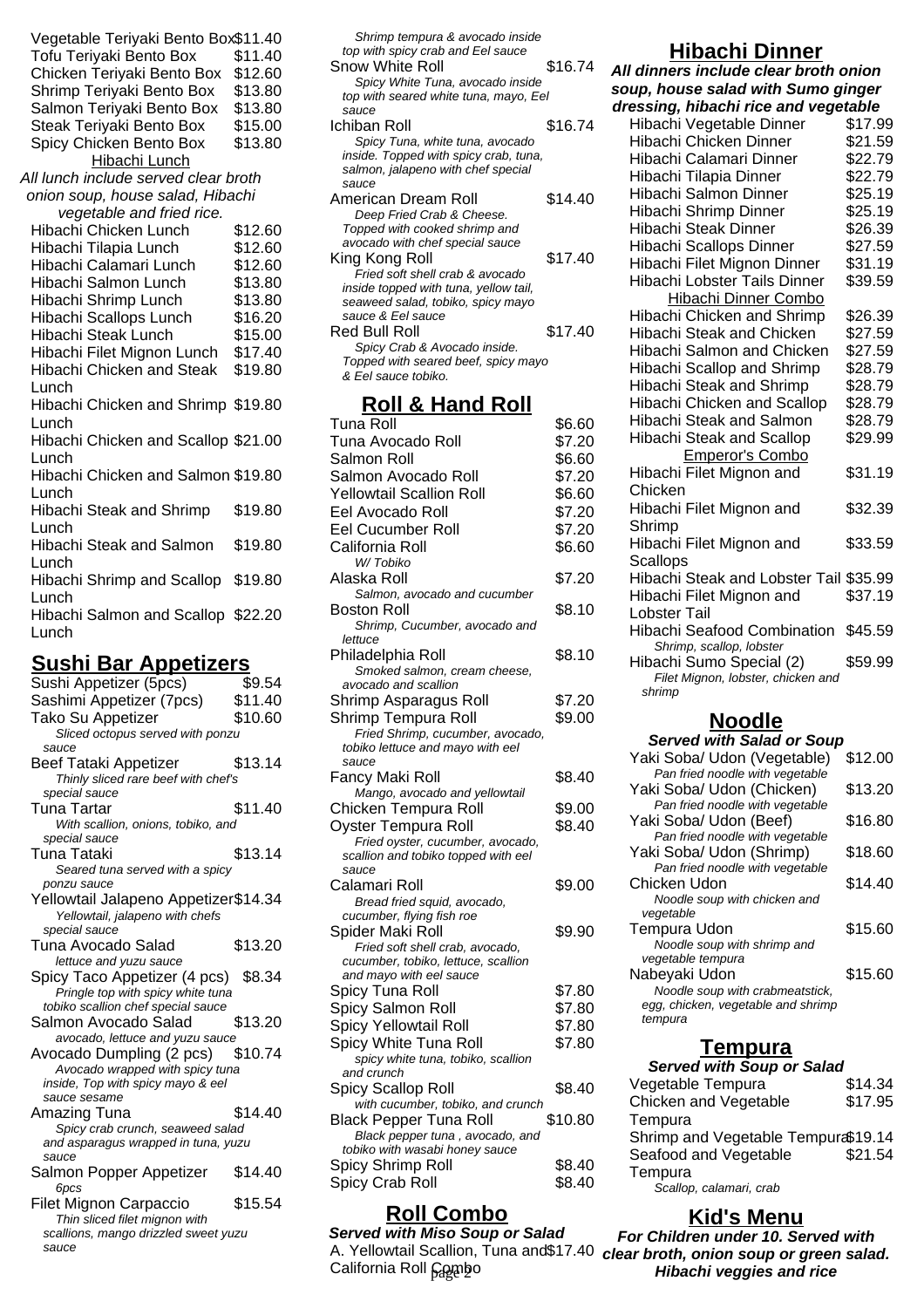## **Kitchen Appetizers**

| <u>Kitchen Appetizers</u>                              |         |  |
|--------------------------------------------------------|---------|--|
| Edamame                                                | \$5.40  |  |
| Spicy Garlic Edamame                                   | \$7.80  |  |
| Steamed soybeans topped with a                         |         |  |
| house spicy garlic sauce                               |         |  |
| Age Tofu                                               | \$5.40  |  |
| Crispy fried tofu                                      |         |  |
| Haru Maki                                              | \$5.70  |  |
| Japanese spring rolls                                  |         |  |
| Gyoza                                                  | \$5.94  |  |
| Pan fried pork dumpling                                |         |  |
| Yasai Gyoza                                            | \$5.94  |  |
| Vegetable dumpling                                     |         |  |
| Shumai                                                 | \$5.94  |  |
| Steamed shrimp dumpling                                |         |  |
| Yakitori Appetizer<br>Broiled chicken and onion on the | \$5.94  |  |
| skewer                                                 |         |  |
| Ika Fried Appetizer                                    | \$7.14  |  |
| Fried squid Japanese style                             |         |  |
| Chicken Maki Appetizer                                 | \$10.20 |  |
| Kani, cream cheese, asparagus,                         |         |  |
| chicken, deep fried with special                       |         |  |
| sauce                                                  |         |  |
| Beef Negimaki Appetizer                                | \$8.10  |  |
| Beef wrapped with scallion broiled                     |         |  |
| with teriyaki sauce                                    |         |  |
| Shrimp Tempura Appetizer                               | \$9.00  |  |
| Chicken Tempura Appetizer                              | \$8.40  |  |
| Vegetable Tempura Appetizer \$7.80                     |         |  |
| Soft Shell Crab Appetizer                              | \$10.74 |  |
| Deep fried jumbo soft shell crab                       |         |  |
| served with chef's special sauce                       |         |  |
| Sumo Shrimp Appetizer                                  | \$11.40 |  |
| Deep fried with special sauce                          |         |  |
| <b>BBQ Calamari Appetizer</b>                          | \$10.74 |  |
| Grilled whole body of sushi grade                      |         |  |
| squid with teriyaki sauce                              |         |  |
| <b>Fried Crab Stick</b>                                | \$7.80  |  |

| B. Spicy Tuna, Salmon               | \$19.14 |
|-------------------------------------|---------|
| Avocado and Eel Cucumber            |         |
| Roll Combo                          |         |
| C. Spicy Tuna, Spicy Salmon \$19.50 |         |
| and Spicy Yellowtail Roll           |         |
| Combo                               |         |
|                                     |         |

## **Vegetable Rolls**

| Yasai Roll                | \$5.40 |
|---------------------------|--------|
| Avocado, asparagus and    |        |
| cucumber                  |        |
| Sweet Potato Tempura Roll | \$5.40 |
| Avocado Roll              | \$5.10 |
| Peanut Avocado Roll       | \$5.10 |
| Avocado Cucumber Roll     | \$5.40 |
| Cucumber Roll             | \$5.10 |
| Oshinko Roll              | \$5.10 |
| Pickled radish            |        |
| Asparagus Shiitake Roll   | \$5.40 |
| Vegetable Roll            | \$7.80 |
|                           |        |

#### **Sushi and Sashimi A La Carte**

**2 order per piece**

| Cooked                    |        |
|---------------------------|--------|
| Egg (Tamago)              | \$4.80 |
| <b>Smoked Salmon</b>      | \$6.00 |
| Shrimp (Ebi)              | \$5.40 |
| Jumbo Sweet Shrimp (Botan | \$9.55 |
| Ebi)                      |        |
| Eel (Unagi)               | \$6.30 |
| Crab Stick (Kani)         | \$4.80 |
| Raw                       |        |
| Salmon Roe (Ikura)        | \$6.35 |
| Red Snapper (Tai)         | \$5.40 |
| Flying Fish Roe (Tobiko)  | \$6.00 |
| Mackerel (Saba)           | \$4.80 |
| Tuna (Maguro)             | \$6.00 |
| Octopus (Tako)            | \$6.00 |
| White Tuna                | \$6.00 |
| Squid (Ika)               | \$6.00 |
| Salmon Sake               | \$6.00 |
| Red Clam (Hokkigai)       | \$6.00 |
| Yellowtail (Hamachi)      | \$6.00 |
| Scallop (Hotategai)       | \$6.00 |
| Toro Tuna                 | \$9.55 |
|                           |        |

# **Sushi Bar Entrees**

| Served with miso soup or salad         |         |
|----------------------------------------|---------|
| California Dinner                      | \$19.14 |
| Spicy california roll, california roll |         |
| and deep fried california roll         |         |
| Veg. Sushi Dinner                      | \$19.14 |
| Assorted vegetable with cucumber       |         |
| roll                                   |         |
| Sushi Regular                          | \$21.54 |
| Assorted sushi and California Roll     |         |
| Sushi Deluxe                           | \$23.94 |
| Assorted Sushi and Tuna roll           |         |
| Sashimi Regular                        | \$23.94 |
| <b>Assorted Sashimi</b>                |         |
| Sashimi Deluxe                         | \$33.54 |
| <b>Assorted Sashimi</b>                |         |
| Sushi and Sashimi Combo                | \$32.34 |
| California Roll, sushi and sashimi     |         |
| Triple Sushi                           | \$21.54 |
| Tuna, salmon, yellowtail 3 pcs         |         |
| each                                   |         |
| Unagi Don                              | \$21.60 |
| Grilled eel over sushi rice            |         |
| Chirashi Special                       | \$22.20 |
| Variety of raw fish over sushi rice    |         |
| Tuna Don                               | \$22.20 |
| Tuna sashimi over sushi rice           |         |
| Tuna Special<br>page 3                 | \$24.60 |
|                                        |         |

| Hibachi Chicken Jr.      | \$13.80 |
|--------------------------|---------|
| Hibachi Steak Jr.        | \$15.00 |
| Hibachi Filet Mignon Jr. | \$17.40 |
| Hibachi Scallop Jr.      | \$15.00 |
| Hibachi Shrimp Jr.       | \$15.00 |
| Hibachi Vegetable Jr.    | \$12.00 |

# **Side Order**

| Hibachi Vegetable Side Order           | \$6.60  |
|----------------------------------------|---------|
| Hibachi Chicken Side Order             | \$9.00  |
| Hibachi Steak Side Order               | \$11.40 |
| Hibachi Filet Mignon Side Orde\$13.80  |         |
| Hibachi Salmon Side Order              | \$10.20 |
| Hibachi Shrimp Side Order              | \$10.20 |
| Hibachi Scallop Side Order             | \$10.20 |
| Hibachi Calamari Side Order            | \$10.20 |
| Hibachi Lobster Tail Side Order\$16.79 |         |
| Hibachi Noodle Side Order              | \$4.80  |
| Hibachi Rice Side Order                | \$4.80  |
|                                        |         |